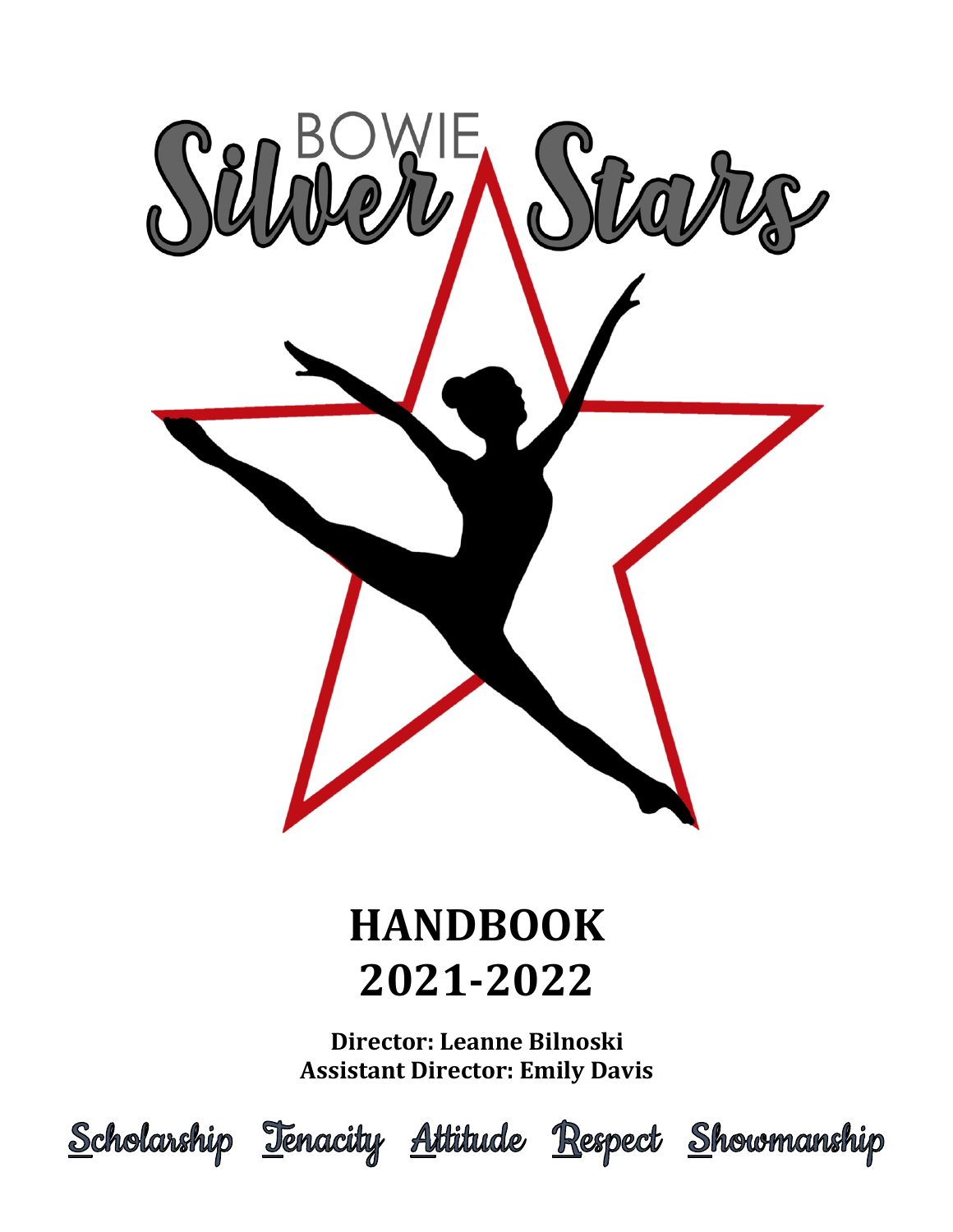## **Silver Stars Mission Statement**

The Silver Stars Organization is committed to providing a quality, team-oriented dance experience through consistency, performance, and education. A Silver Star is expected to represent the Department of Dance, Bowie High School, Austin ISD, and the greater Austin community through their daily actions, appearance, and their character. In carrying on a rich tradition, a Silver Star will exceed academically, volunteer within their community, and be an upstanding citizen of Bowie High School. A Silver Star will display kindness, self-discipline, honor, and respect at all times.

## **Purpose of the Silver Stars**

- To promote appropriate and good spirit
- To develop team-building, self-confidence, and self-discipline
- To promote leadership
- To develop and maintain exceptional dance qualities
- To represent the school, district, and community in an exemplary manner
- To serve as a role model for impeccable behavior and citizenship

## **Silver Stars History**

The James Bowie High School Silver Stars Drill Team has brought pride and acclaim to the South Austin area for 33 years. They are known as innovators in the dance community, having flawless dance technique, impeccable precision, and incredible style. The Silver Stars have won countless awards and titles, traveled the United States performing and competing, while remaining at the forefront of their craft.

Beginning in 1988, the Silver Stars have received top honors in the categories of jazz, lyrical, contemporary, kick, modern, open, pom, and more. Some of their many recognitions include: State Champions, Best of the Best, Winner's Circle, Best in Class, Super Sweepstakes Winners, and Best Overall Team. Their soloists have placed 1st Division and have taken top honors as State Champions and Overall Finalist Winners.

The Silver Stars have taken their talent far and wide across this great country. Some of the places these ladies have performed and/or competed include: Macy's Thanksgiving Day Parade in New York City, Hawaii, Disneyland in California, Disney World in Florida, Chicago, and in front of the Lincoln Memorial in Washington DC. On these trips they have taken master classes with some of the top teachers, choreographers and dancers in the industry. Wherever they go, they leave a lasting impression.

The Silver Stars have had only four Directors in their 33 years. Ms. Mary Beth Kepper was the creator and founder of the organization in 1988. She was a graduate of The University of Texas, a member of the Longhorn Band and a Drill Team Director for thirty years. She was the recipient of the Texas Dance Educators Association Director of the Year, Lifetime Achievement Award and the Hall of Fame Award. Mrs. Jennifer Dawson was the second Director for the Silver Stars and was a former student of Ms. Kepper's. She was a Kilgore College Rangerette Officer and a graduate from the prestigious Ann Lacy School of American Dance and Arts Management at Oklahoma City University. She served as the President of the Texas Dance Educators Association and was a finalist for Director of the Year. The third Director, Mrs. Courtney Allison was a graduate of Texas Woman's University with a Bachelor of Arts in Dance Performance. Mrs. Allison spent 18 years as a choreographer, clinician and adjudicator across the United States, Canada and England. The current Director, Ms. Leanne Bilnoski, was a Kilgore College Rangerette and graduated of from The University of Texas at Austin with a Bachelor of Arts in Theater and Dance.

The Silver Stars continue to bring pride, grace and excellence to Bowie High School with their commitment to honoring the traditions of the past, while continuing to push the boundaries of artistry into the future.

The Legacy Alumni Organization was founded after the  $30<sup>th</sup>$  Line Performance in 2017. The Legacies provide support for the current team by writing encouraging letters, giving gifts, and attending the Silver Stars performances. The Silver Stars are so grateful for the support they have received over the course of the years.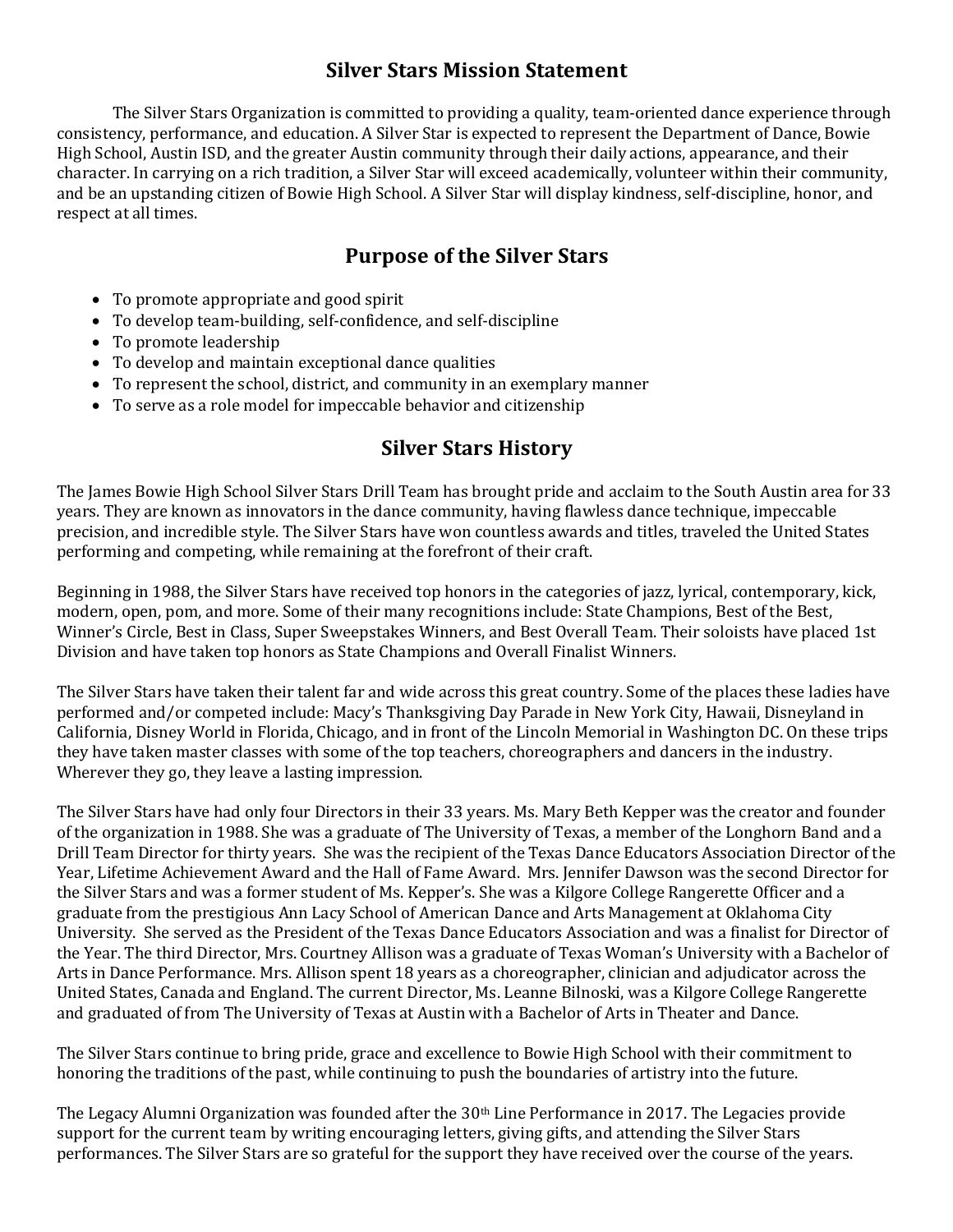## **Silver Stars Varsity Drill Team Expectations**

When a student becomes a member of the James Bowie High School Silver Stars, their entire family becomes a part of an extended family that include supporters, spectators, and volunteers. Being a Bowie Silver Star is one of the highest honors at James Bowie High School, as the Silver Stars are a representation of our student population, our school district, and our community. There is an incredible demand on the Silver Stars and their family that requires time, financial, and emotional responsibilities.

*Time:* Family schedules will sometimes have to be adiusted to accommodate the schedule and commitments of the Silver Stars Organization. This is a TEAM activity, meaning each member must be present for rehearsals and performances to run smoothly and effectively. Parents are asked to volunteer their time in order to facilitate performances, social events, and fundraising. Most importantly, it is imperative that families show their support of their dancer by attending the football games, booster meetings, and performances.

*Money*: Every effort is made to keep expenses reasonable, however, there is a considerable financial responsibility for each member. In an effort to offset some of the costs associated with being a Silver Star, the Silver Star Booster Club provides opportunities to fundraise, helping to defray costs. Each performer and their family must support these events by providing their time and talents, as well as encouraging the community to participate as well. Each team member directly benefits from these events.

*Emotional Investment*: Every dancer will have their triumphs and disappointments. With each moment is an opportunity for personal growth from an individual standpoint and a team standpoint. Celebrate your Silver Star's personal triumphs, as they have worked hard to achieve them. Be patient with them when they are disappointed, encourage them to ask for feedback, and recognize that with every moment of disappointment comes a wonderful opportunity for growth and reflection. Individual communication is paramount to the team's success.

*Year-Round Commitment:* The Silver Stars Organization is a year-round commitment. Once a student makes the team, it is expected that they will serve the entire year. Should they leave the team for **any** reason, their membership will be void until the next Silver Star audition. If a Silver Star dis-enrolls from James Bowie High School, they are no longer a Silver Star and can re-audition when Silver Star auditions are held the following school year. The expenses for Silver Stars are budgeted a year in advance, if your student decides not to continue in the Silver Star program after the first two weeks of school or is removed at ANY time during the school year, they are obligated to pay the full Fair Share amount for the entire year.

**If** you are to become part of this organization, you and your family are expected to represent the Silver Stars organization to the best of your ability. Your words and actions should reflect positively for each and every Silver Star dancer. As a large and growing family, we respect everyone's individuality and encourage an environment free from judgement. Always consider the well-being of the team and what is best for the organization. We must be willing to work together for the greater good.

*"Success is peace of mind which is a direct result of self-satisfaction in knowing you did your best to become the best you are capable of becoming."* 

*John Wooden*

**Please reference this handbook. It is designed to be used as a guideline to make the Silver Stars Team the best it can be. Common sense and good judgement will be** used when events NOT covered in the handbook arise. It is our hope that the experiences taught within the Silver Stars organization are life-long, rewarding lessons that will resonate with these students long after they graduate from Bowie **High School.**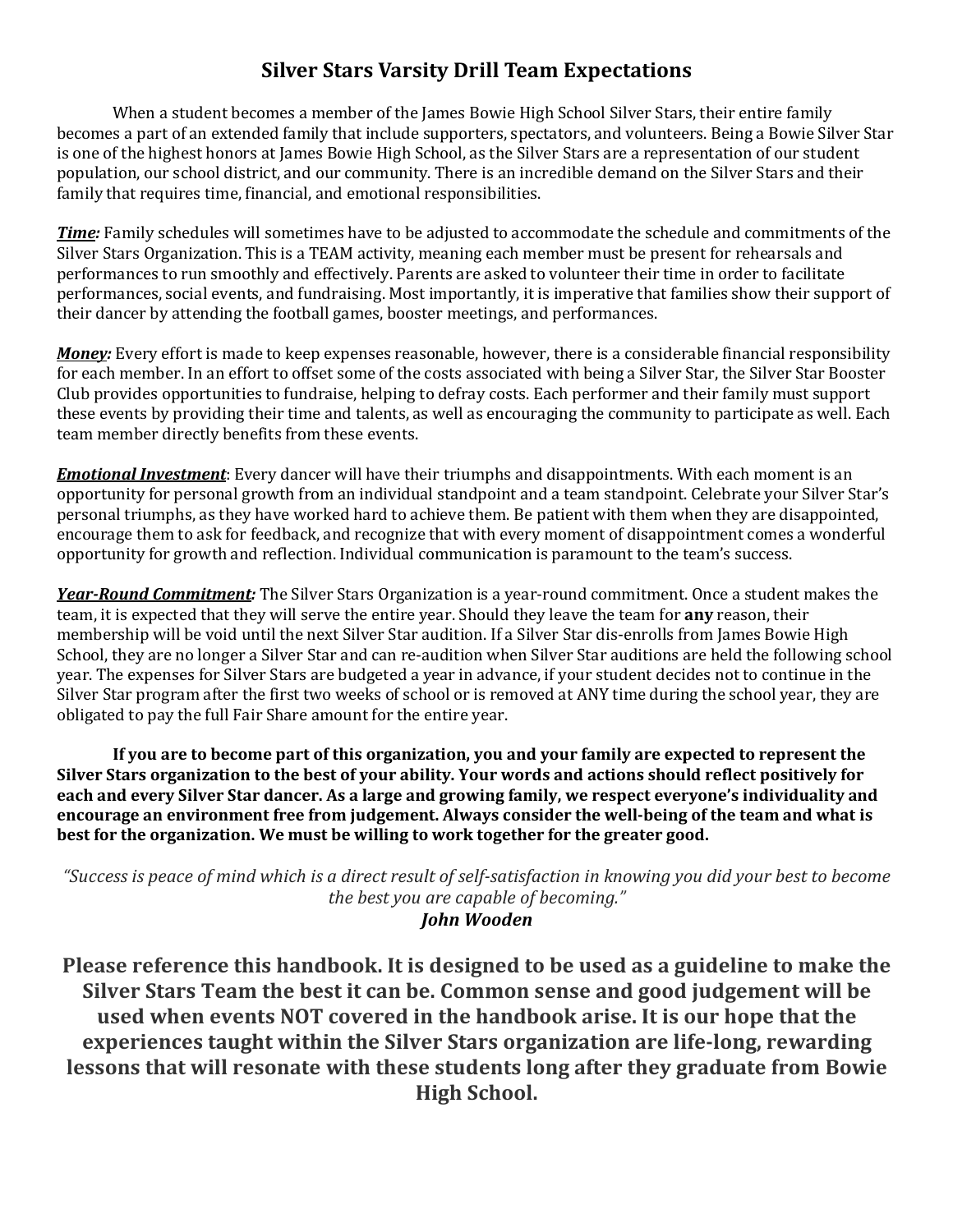# **Silver Star Qualifications**

## **Team Qualifications**

In order to be eligible to be a Silver Star, a student must:

- Be in a sophomore, junior, or senior standing at the time of membership.
- Have the correct number of credits for the number of years of attendance in high school. A member may not be behind in earning credits toward graduation.
- Have an overall scholastic average of 2.0 for all courses taken in the current year of high school.
- Turn in a complete tryout application to be approved by the Directors.
- Audition before a panel of judges who will rate the candidate.
- Be willing to abide by the Silver Star Code of Conduct.
- Attend all rehearsals and performances throughout the entire.
- Abide by the rules and regulations of Austin ISD.
- Cooperate with the Directors in promoting good citizenship in the school and in the community.
- Cooperate with Directors and the team in developing good sportsmanship among all students and between schools.
- Refrain from participation in any activity that would embarrass a fellow student or cause him or her physical or emotional discomfort or harm.
- Resign gracefully upon failure to live up to the requirements of membership.
- Demonstrate his/her ability to perform a given routine as determined by the Directors with the assistance of the Officers in an audition.
- Audition for every Silver Stars performance.

## **Maintenance of Membership**

Grade Requirements: Grades will be checked each six weeks during the full term to determine if every member is eligible to remain on the team.

- 1. In accordance with UIL "no pass/no play" rules, any member failing a course (below a 70) will be ineligible for 6 weeks unless the student gains eligibility after 3 weeks, by passing ALL of their classes with a 70 or above. During that time the member will dress out and participate in all practices and events, but may not perform in any pep rallies, games, parades, performances, etc. \*\**Pre-AP* and AP classes will be waived upon *the completion of the waiver form which can be picked up from the Directors.*
- 2. If a member fails the six weeks reporting period <u>two times</u> in any cumulative year then they will be removed from the Silver Stars program for the remainder of the year. Special cases will be decided by the Directors.

## **Grade Probation - Failure:**

- 1. Probation will last for a period of 3 weeks (or 6 weeks if eligibility is not regained) for the date assigned, during which time, the member will not perform as a member of the group. However, they must attend all practices, events, and fundraisers with the group until eligibility has been regained. The member must continue to dress out in correct dance attire while on probation.
- 2. A member who is placed on grade probation two times within the current school year will be removed from the team.
- 3. Any officer who is must be placed on grade probation will relinquish their officer position and cannot regain the officer position for the remainder of the school year.

## **Attendance Policy**

In order to maximize rehearsal time, a strict attendance policy must be in place. As a Silver Star, you have an *obligation to your fellow teammates to:* 

- Be able to attend ALL scheduled rehearsals before and/or after school, nights, weekends and summer. **MUST ATTEND LINE CAMP IN JUNE IN ORDER TO BE A SILVER STAR.**
- Be at school the day of a performance.
- Attend additional rehearsals called by the Directors as deemed necessary for the quality of the performance.
- Agree to remain the entire length of a function unless prior arrangements are made with both Directors.
- Understand that work-related absences are unexcused.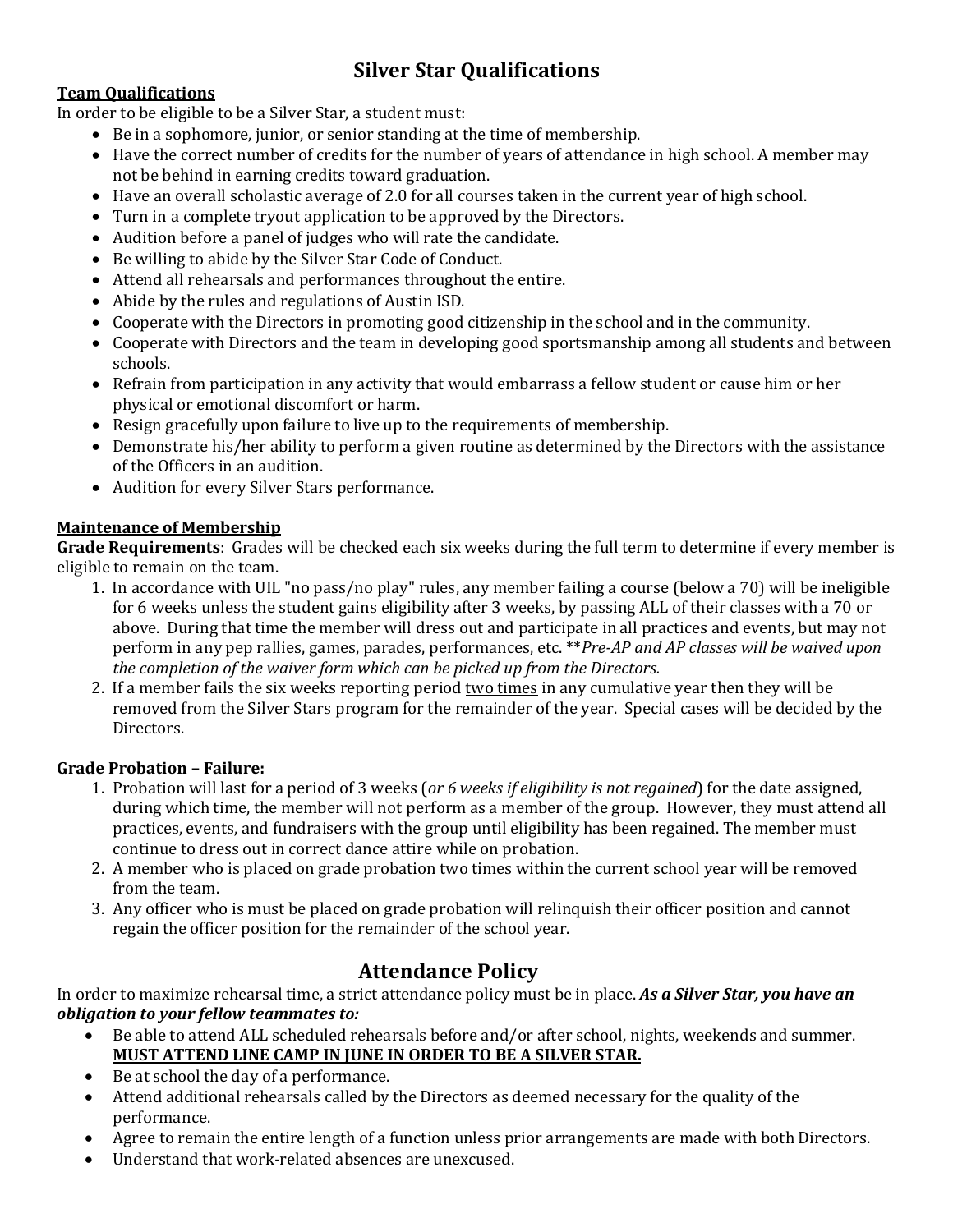- Attend games in uniform whether performing or not.
- Sit in a designated area for football and basketball games as a self-contained unit and serve as a spirit leader.
- Accept that if they are tardy or absent from a rehearsal during the week of a performance they may **be replaced or cut from the dance piece.**
- Contact BOTH Directors via email AND assigned Officer by phone, or in person, in advance of an **absence.**
- Never miss a field practice during Football season.
- Never miss a Burger practice during Contest season.
- Never miss monthly ballet classes.
	- While we understand that these things occur, we still want the Stars to get their monthly ballet training. All Stars who miss more than 30 minutes of ballet (for any circumstances), will need to make up the class on their own. They will need to submit their dance hours within 30 days of the missed class. This will give the member at least a month to get their hours made up on the off chance that they need to miss ballet that morning.
- All Silver Stars must abide by the Bowie High School attendance policies.

## "To be early is to be on time, to be on time is to be late, to be late is to be wrong"

Absences and tardies will be excused in the following cases - please notify the Directors IMMEDIATELY

- Medical emergency or personal injury
- $\bullet$  Death in the family
- $\bullet$  Religious holiday

Examples of UNEXCUSED absences/tardies include, but are not limited to:

- Work
- Oversleeping
- Transportation not arranged
- Anything deemed unexcused by Bowie Administration

## Appointments should not be scheduled during rehearsal times, performances, contests, or competitions. Unless they are an emergency, they are unexcused. Making up tests and other school work **must be done on your own time and not during rehearsal.**

## **Injury and Illness**

When an accident or injury occurs it must be reported to the teacher in charge. The teacher will then report it to the school nurse and any other necessary authorities. Proper medical referrals will be made when necessary.

# **Transportation and Student Behavior**

## **Bus Transportation**

The Austin ISD's Student Behavior Code applies equally throughout the District, regardless of where the incident occurs. Inappropriate behavior on a bus or school trip will be treated with the same level of scrutiny as inappropriate behavior in the classroom and will lead to appropriate school consequences as spelled out in the Behavior Code and/or suspension or termination from bus riding.

- For safety, there are additional policies that apply to bus travel.
- Be on time.
- All Silver Stars are expected to use the busses when provided, both to and from events.
- The Silver Stars will travel as a unit on all trips. If a Silver Star has a good reason to return from a trip by other means of transportation, the student must submit a written permit or email to the Directors, signed by the student's parents/guardians. This permit must be provided 24 hours in advance. The **parents/guardians must see the Directors at the time of departure in order to authenticate the note.**
- Students will not touch or hang onto the bus in any manner before boarding or after discharge.
- An adult chaperone will be on each bus.
- No one except Directors, Silver Stars, Escorts and chaperones will be permitted on the bus.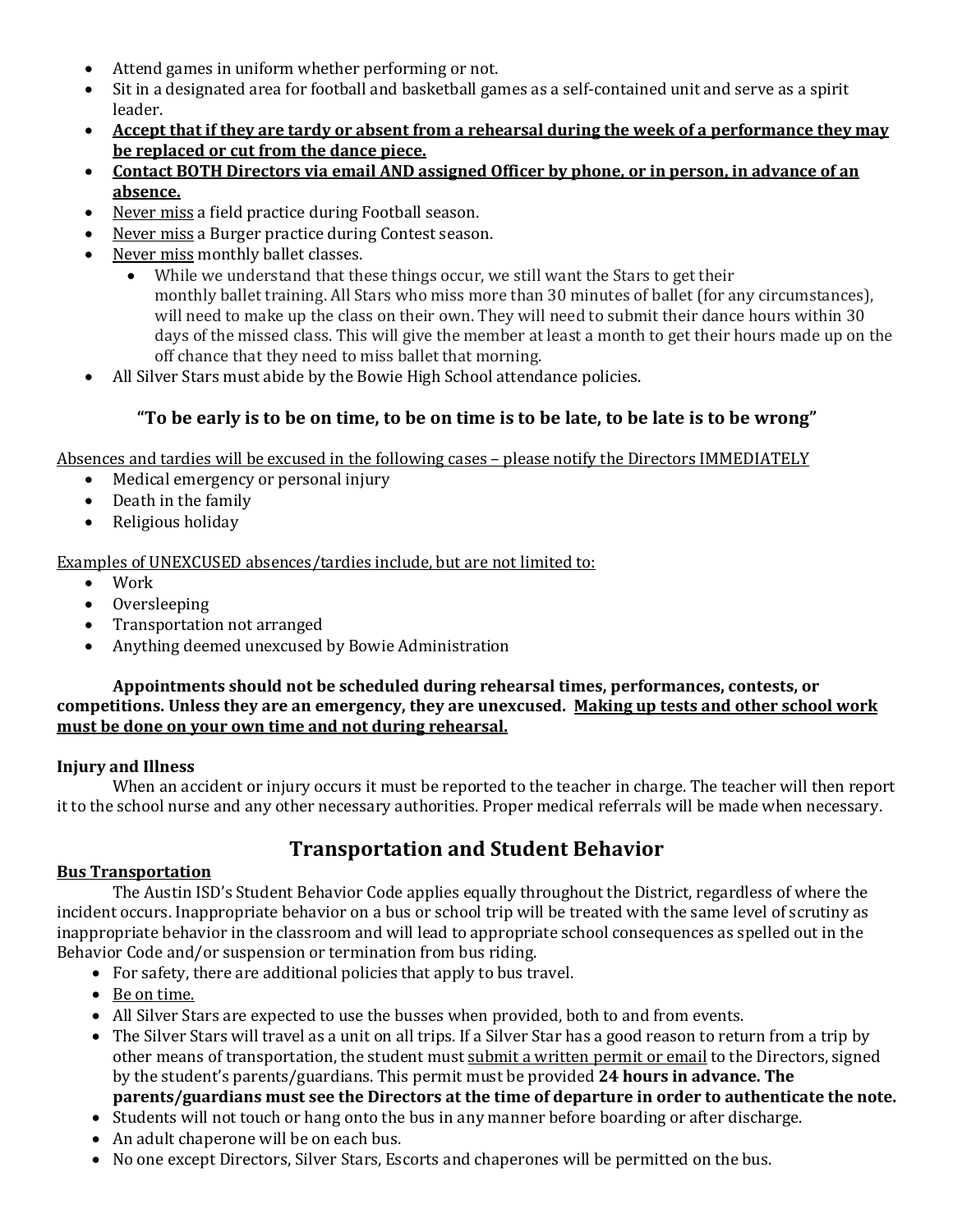- Students will be held responsible for any destruction or vandalism to the seats, windows, or bus equipment.
- No glass containers will be allowed on buses.
- No animals or pets are allowed on the bus. Objects that the driver deems dangerous to other riders will not be allowed on the bus.
- Throwing anything or hanging arms/heads/legs out of the window is prohibited. Keep hands, feet, and objects to yourself.
- No flash photography is allowed during team transportation.
- Buses are to be treated with care and all trash is to be picked up before exiting the bus. Keep the bus clean!
- Talking must be limited to talking, no yelling or screaming, as this distracts the driver. No extreme noises will be tolerated. Any music devices will be listened to with personal headphones.
- Students must be quiet when the bus approaches and crosses railroad tracks.
- Follow bus driver's directions at all times.

## **Day/Overnight Silver Star Trip Behavior**

Silver Star trips are school sponsored and therefore also fall under school policy and rules. Only EXEMPLARY conduct will be acceptable from the Silver Stars and chaperones when at a football game, day trip, or overnight trip. Silver Stars will be polite and courteous to other teams, educators, and anyone they encounter. Inappropriate and overly boisterous behavior will not be tolerated by any Silver Star at a contest, day trip, or overnight trip. This includes the hotels used for overnight trips. There will be NO smoking, use of drugs, alcohol, or tobacco at any time at any Silver Star or Austin ISD sponsored function. Silver Stars will be given as much free time as is consistent with the educational intent of the trip. Students must return at the appointed time. No one is to leave the group for any reason, until properly dismissed by the Directors.

#### **Parent Transportation of Students**

At times, parents will be asked to volunteer their time to help transport students to or from an event. Parents are asked to wait until all students are accounted for and then proceed in a caravan to the event. This ensures all of our students are together and safe for the duration of the ride. At no point should the caravan pull over, unless there is an emergency. If one car pulls over, then everyone in the caravan pulls over.

# **Staying Up-to-Date (Handling Forms)**

Students are responsibly for taking home forms they receive from the Silver Stars Directors and Boosters. These forms should be filled out in a timely manner and returned as soon as possible to the designated person or area near the Directors office. Much of the information will be on the Silver Stars website, www.silverstars.org and financial accounts on, www.charmsoffice.com. The calendar is on the Silver Stars website, as well as monthly calendar updates will be sent out. The Silver Stars will sign up for 'Remind' texts, to keep the team 'in the know' should a change or adjustment in schedule be necessary. It is each individual's responsibility to check your email and the website regularly for new information.

# **Silver Star Code of Conduct**

The administration, faculty and staff assume that secondary students are mature, behave responsibly while at school, and that all discipline manners can be handled in a calm and reasonable manner. In order to maintain an atmosphere conducive to learning, certain standards of behavior are necessary. Standard procedures for disciplinary infractions will be enforced fairly, promptly, and equitably to every student. In order for you to know what standards of behavior are expected, the following information is provided.

- Students will be expected to have the proper frame of mind prior to and during rehearsals and performances, avoiding inappropriate behavior.
- Students will be prepared and on time for class and rehearsal.
- A portion of the Drill Team activity is somewhat militaristic. Therefore, it is expected that students be aggressive and rigorous in rehearsing and performing the drill team fundamentals.
- Food, gum, or drink (with the exception of water) is NEVER permitted in a rehearsal.
- Knock before entering the Directors' office. No student is to occupy the dance gym or studio without **permission.** No student is permitted to use the Directors' computers, telephones, or copy machine **without permission.**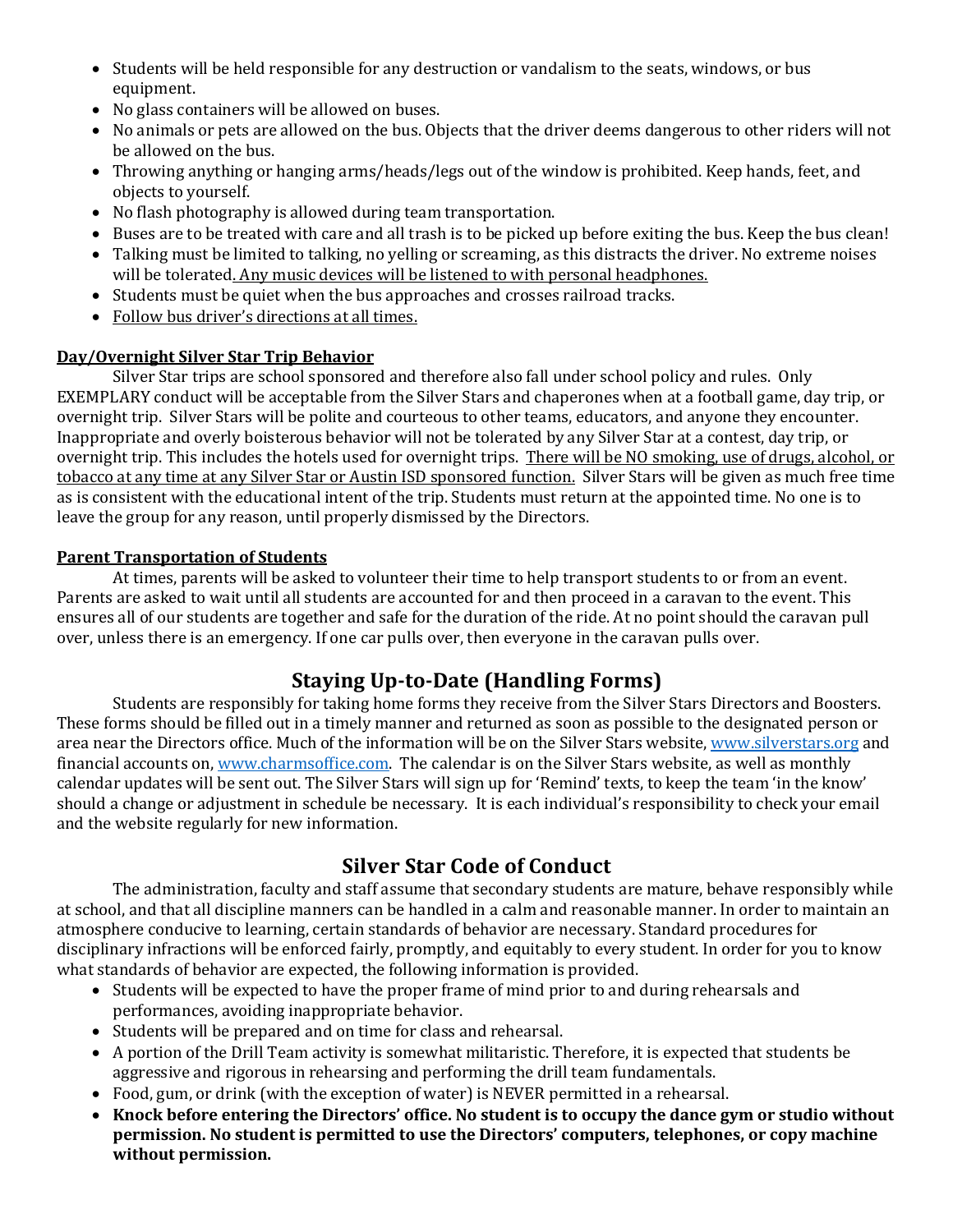- Take care of the equipment and uniforms you are using.
- Loud and boisterous activity by a Silver Star when in public is not appropriate.
- PDA (Public Displays of Affection) will NOT be permitted in/near any dance facilities, on trips, or on **official Silver Star functions.**
- Use of drugs, alcohol, and tobacco products is strictly forbidden and is grounds for dismissal from the team.
- Silver Stars will keep an exceptional appearance. Hair colors that are unnatural, hair styles that are distracting, and clothing that does not fall under Bowie High School dress-code are prohibited.
- While in uniform, there are to be no visible piercings. Spacers or band-aides must be used to cover up the piercing.
- The use of inappropriate language or profanity will not be tolerated.
- Silver Stars serve as good-will ambassadors for the school and community. Polite and courteous behavior is a credit to the Bowie High School Dance Department, the school, and to the parents. Be courteous and respectful at all times... there is always someone watching and listening.

Follow all school and district rules. Any infraction of conduct, attitude, or responsibility will be dealt with in one or more of the following manners:

- 1. Conference with student
- 2. Conference with parent
- 3. Conference with grade-level principal
- 4. Probationary contract
- 5. Expulsion from the Silver Stars organization
- 6. Other, as designated by the administration

## **Social Media Policy**

As a Silver Star, you are expected to maintain a pristine appearance, both in person and online. At no time will a Silver Star infer or post anything online negative about the Silver Star Organization, fellow students, teachers, teammates, parents, Directors, Booster Club, or any contest or rehearsal outcome. Your presence on any social media platform is a direct reflection on the Silver Star Organization that will never be erased from the internet. What you post today, can be found years later and can become a detriment to your character and the Silver Stars. Negative online activity will not be tolerated by the Silver Stars organization.

Maintaining a higher standard of conduct will also include ensuring that drill team members' personal websites are appropriate. The internet is a worldwide, publicly accessible form of communication. Any communication such as but not limited to Snapchat, Twitter, Facebook, Instagram, inappropriate texting, etc... appearing on the internet is public domain, even if it is marked private. Silver Stars are responsible for their personal websites and postings, as well as postings on other students' websites. The areas of appropriateness will include, but are not limited to language (abbreviated or alluding to negative, lewd, vulgar, or obscene comments about any individuals), pictures, suggestive poses, clothing, and reference to alcohol, drugs, and tobacco products. Any "finstagrams" or spam accounts made by Silver Stars will not be tolerated. Any drill team member who is caught with inappropriate, negative, lewd, vulgar, or obscene, sexual pictures, comments, or statuses on any social networks will be removed from the extra-curricular portions of the program for a time period established between the Directors and the Administration. Reinstatement will be evaluated after the end of the school year.

## **Alcohol, Drug, and Tobacco Policy**

The Silver Stars pride themselves in being superior citizens to our community, to our school, and to ourselves. The possession, sale, distribution, or use, *of any amount* of alcohol, marijuana, hallucinogenic drugs, tobacco products, vaping or any other controlled substance is strictly prohibited. These offenses are not tolerated by our program. Any evidence *(public or private, including social networking sites, Facebook, Instagram, Twitter, Snapchat, etc.*) of the use or possession of alcohol, or illegal drugs at *any time* while a member of Bowie High School Silver Stars including weekends, evenings, holidays and summer will result in the following:

- If a Silver Star is involved in any incident (on or off campus) including drugs, alcohol, or tobacco, they will permanently lose their membership on the team for the remainder of the school year. Reinstatement will be evaluated after the end of the school year.
- If a violation occurs on an official Silver Stars trip, the Silver Stars member will be sent home immediately at her own expense in accordance with school-wide travel policies.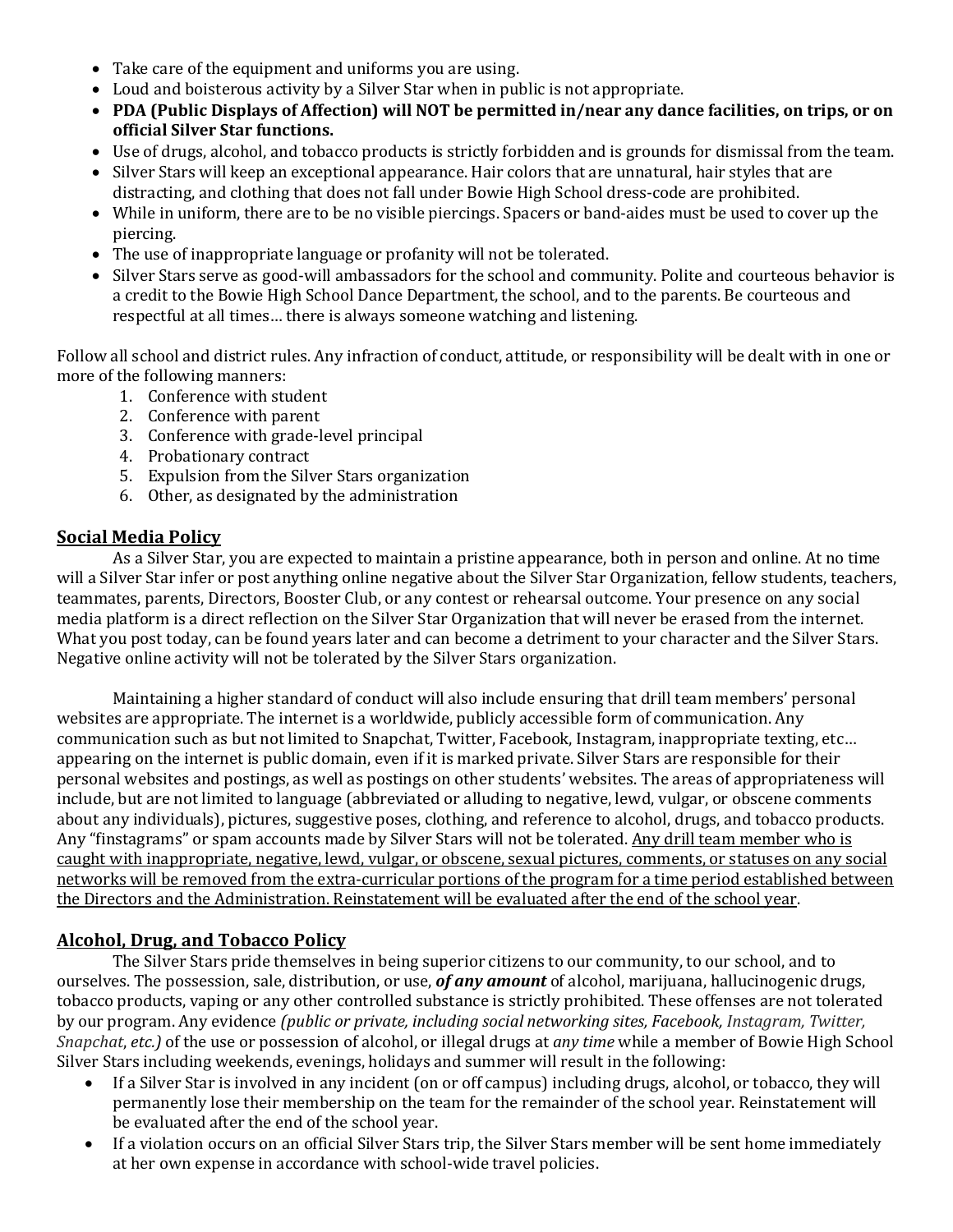• All principals and Directors are required to cooperate fully with law enforcement agencies and are to report to them any and all information that would be considered pertinent or beneficial in their efforts to stop the sale, possession, and use of illegal drugs and controlled substance.

An immediate student/parent conference with the Silver Stars Directors and the Bowie High School administration will occur. **No exceptions.** Possession or usage of these substances can have dire consequences for the student and also reflects upon the Silver Stars and Bowie High School. The Silver Stars member and their parents may be asked to enroll in an early intervention and prevention program. Attendance must be documented in writing and given to the Silver Star Directors. Any expense will be the responsibility of the Silver Stars member, parents, or guardians. The Silver Star will be permanently removed from the team.

A review board made up of the Silver Stars Directors and Bowie High School administrator shall make the determination of whether a violation of the Silver Stars Drug, Alcohol, & Tobacco Policy has occurred.

## **Bullying/Hazing**

Bullying is unwanted, aggressive behavior among school aged children that involves a real or perceived power imbalance. The behavior is repeated, or has the potential to be repeated, over time. Bullying includes actions such as making threats, spreading rumors, attacking someone physically or verbally, and excluding someone from a group on purpose. Hazing is any action taken or any situation created intentionally that causes embarrassment, harassment or ridicule and risks emotional and/or physical harm to members of a group or team, whether new or not, regardless of the person's willingness to participate.

Bullying and/or Hazing are not tolerated by the Silver Stars organization. If you feel as if you are being bullied or hazed, please notify parents and Directors immediately. Anyone found to be bullying or hazing will be removed from the extra-curricular portions of the program for a time period established between the Directors and the Administration. Reinstatement will be evaluated after the end of the school year.

## **The Demerit System**

Demerits help to reinforce the regulations set forth by the Silver Star Handbook as well as the Bowie High School Code of Conduct.

#### **Assignment and Records**

- 1. An accumulation of 15 demerits at any time in the year will be cause for removal from the organization.
- 2. Only the Directors can give demerits to team members. The Directors keep a log of the demerits. The team member must sign off on the demerit they received. Refusal to sign for the demerit will not negate the demerit.
- 3. A member can receive demerits anytime during membership on Silver Stars including weekends, evenings and school breaks/holidays.
- 4. Demerits start the first day of new team practice and end the last day of school: May June.
- 5. Demerits cannot be removed. They start over at the beginning of each dance team semester (Summer/Fall and Spring).

#### **Demerits**

Demerits will be assigned to Silver Star members for the following, but are not limited to:

- 1. Tardiness:
	- a. Less than 5 minutes= a warning (the third warning becomes a demerit)
	- b. More than 5 minutes= 1 demerit
	- c. To a performance= 2 demerits
- 2. Absences:
	- a. Excused before absence= 0 demerits
	- b. Excused after absence= 2 demerits (no advance email to the Directors) (after 1 warning)
	- c. Unexcused from practice= 3 demerits
	- d. Unexcused from performance= 5 demerits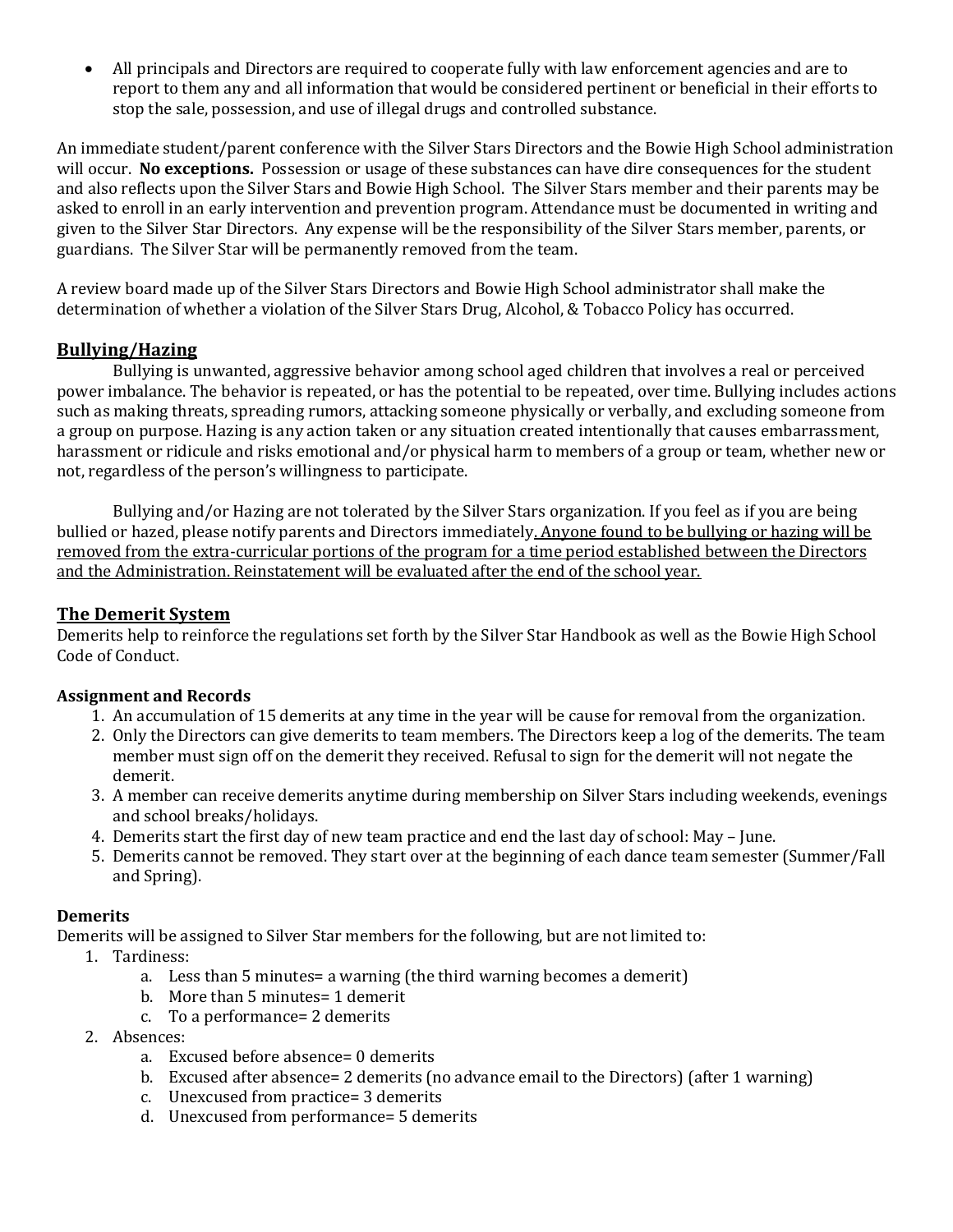- e. (Absences/tardies will be excused only with a written note or email from parent or doctor for reasons of personal illness, or illness or death in the immediate family. Any reason for absence, other than the above named, must be taken up with the Directors **PRIOR** to the absence.)
- 3. Failure to show up for a required activity or performance without informing the Directors...1-15
- 4. Leaving practice without permission...1-15
- 5. Receiving a negative report/email from a teacher...1-5
- 6. Talking back to an officer or the Directors...1-15
- 7. Failure to obey commands...1-15
- 8. Failure to meet deadlines (1 for each day)...1
- 9. Failure to wear Game Day shirt/required school outfit...1
- 10. Failure to bring required items, props, leather or shoes for practice...1
- 11. Chewing gum during practice or in uniform/costume...1
- 12. Leaving personal items in dance gym or bus which results in the Directors, an officer, or another line member "picking up" after you...1
- 13. Wearing non Silver Stars coverup or practice wear in practice...1
- 14. Failure to bring required props/leather/costume for a performance...1-5
- 15. Wearing jewelry during a performance...1
- 16. Wearing unnatural nail color during a performance...1
- 17. Visible piercings in a performance...1
- 18. Eating or drinking in uniform or costume...1
- 19. Failure to comply with proper stand etiquette/expectations (for each offense)...1
- 20. Not signing promptly for any demerit given...1

## **(These demerits will not be removed and will carry over into the next semester.)**

- 1. ISS assignment...1-15
- 2. Fighting (physical/verbal/social media)...1-15
- 3. Behavior that is unbecoming to a Silver Star, will be decided on at the discretion of the Directors (INCLUDES FACEBOOK, INSTAGRAM, TWITTER, SNAPCHAT, ETC)...1-15
	- a. Using profanity in or out of uniform
	- b. Excessive affection in public in or out of uniform
	- c. Disrespectful conduct in or out of uniform

#### **Consequences of Demerits**

After receiving **5 demerits**, a member will not perform in one upcoming routine chosen by the Directors, but they are required to fulfill all other responsibilities.

After receiving 10 demerits, a member will not perform in two upcoming routines chosen by the Directors, but they are required to fulfill all other responsibilities. They will be placed on Conduct Probation.

After receiving **15 demerits**, a member may be dismissed from the dance team immediately.

## **The Merit System**

#### **Requirements**

Merits are designed to recognize good work, extra effort, and special service.

• **10 Merits will cancel out 1 Demerit.** Please take advantage of all of the opportunities listed below.

• Each member must receive 5 merits each 6 weeks. Merits are turned in at the end of each 6 weeks and

will not be calculated in between.

- Top 10 Merit Earners for each 6 weeks will get a special treat!
- In order to audition for Line Officer or Steering Committee, a Star must have 150 merits (after the
- subtraction of demerits) by the end of the 6 weeks before the audition date.
	- The Stars with the most merits by the 6 weeks before banquet will receive an award.

#### **Merits**

Silver Stars can earn merits in a variety of ways including but not limited to the following: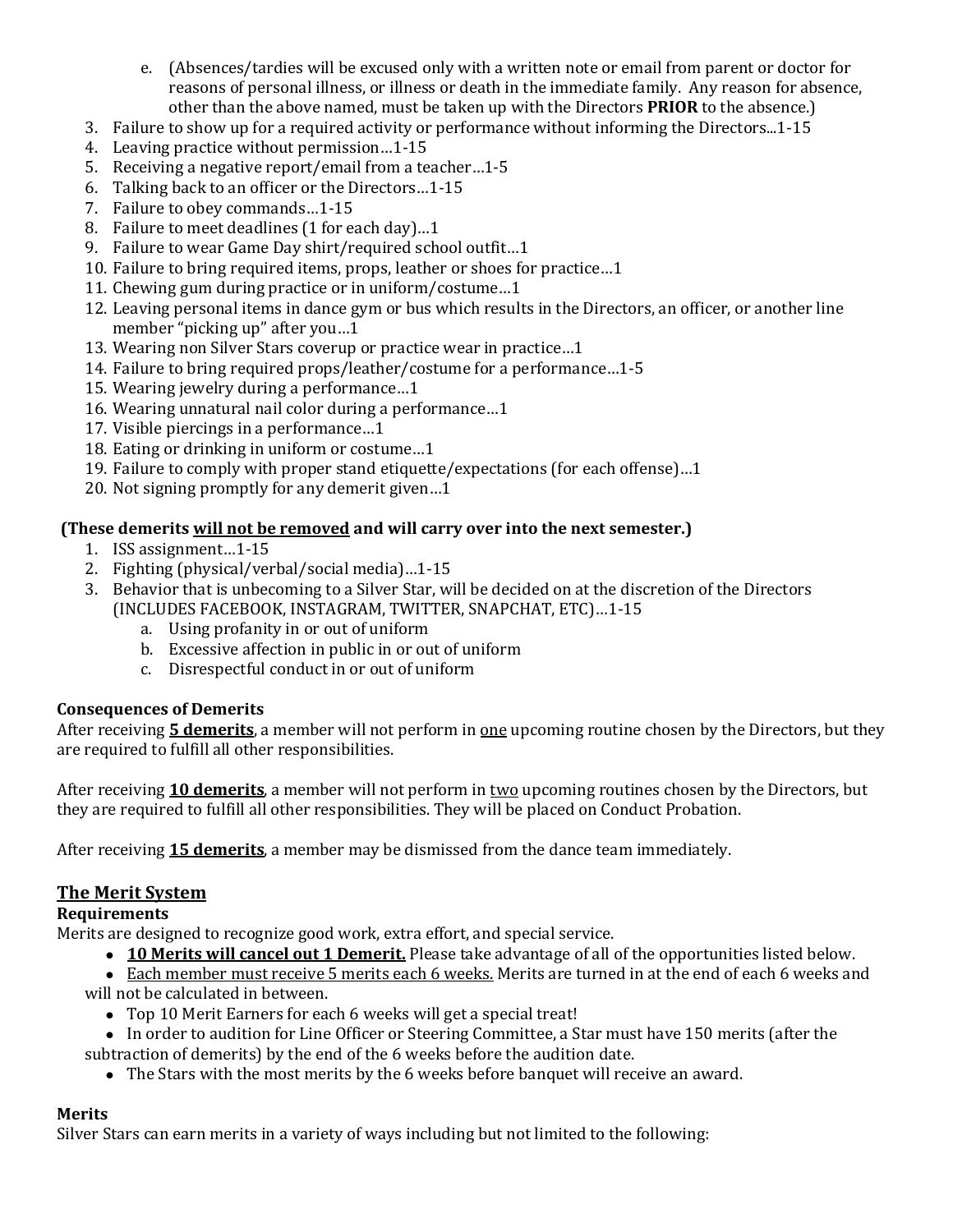| <b>Merits</b>                                                                                        | <b>Points</b>  |
|------------------------------------------------------------------------------------------------------|----------------|
| Straight A's for the six weeks*                                                                      | 3              |
| A and B's for the six weeks*                                                                         | 1              |
| Silver Star of the Week/Spirit Girl of the Week Awards                                               | 5              |
| 6 weeks grade of 95 or above in an academic class*                                                   | 1              |
| 100 on any EXAM grade*                                                                               | 2              |
| Receiving an A on a TEST* (Only 2 per class)                                                         | 1              |
| Any final 6 weeks grade that goes up from the prior 6 weeks*                                         | 1              |
| Perfect attendance in all classes for a 6 weeks*                                                     | 2              |
| Directors' discretion                                                                                | $1 - 5$        |
| Performance of a solo, duet, or ensemble at contest (per contest)/Fall Dance Showcase                | 3              |
| Dance class outside of school (2 per hour of class)**                                                | 2              |
| Fitness class outside of school (2 per hour of class)**                                              | $\overline{2}$ |
| Attending a Booster Club Meeting                                                                     | 3              |
| Attend an approved Fine Arts production (provide ticket stub/program)**                              | 1              |
| Participate in an approved fine arts production**                                                    | 2              |
| Receiving a special Silver Star award (Sally Silver Star, Sparkle Award, Motivational Award)         | 2              |
| Attending an extra practice/rehearsal                                                                | 1              |
| Bring supplies for dance gym/Silver Stars                                                            | 1              |
| Cleaning, organizing, helping in the dance gym, office or cages                                      | 1              |
| Attending a non-required sporting event in Silver Star attire (warm-ups, Silver Star shirt, etc.) ** | 2              |
| Proof of community service outside of school time (2 per hour) This excludes hours used for other    | $\overline{2}$ |
| organizations.**                                                                                     |                |

\* Attach highlighted Teams print out

\*\* Signature from teacher/sponsor required

## **Officers**

#### **Selection Process**

- Line Officer Candidates must complete all portions of the audition process set by the Directors.
- The selection process entails combining the votes of the team  $(40\%)$ , judges  $(25\%)$ , Directors  $(25\%)$ , and teachers' evaluations (10%) and finding the candidates that fall above the natural break in scores. There is no set number of officers.

#### **<u>All Officers must be 10 minutes early to rehearsals and 15 minutes early to performances</u> they must stay after rehearsal until dismissed by the Directors.**

#### **Duties**

- They must work with Directors to make decisions about performances such as halftime shows, stand routines, contest, Spring Show, etc.
- They must maintain a good working relationship with Directors and other Officers.
- They will set an example for the other team members by maintaining a positive attitude, promoting school spirit and team unity, and by remaining cool and flexible in times of crisis.
- They are responsible for all items and equipment used by their squads for rehearsals and performances.
- They are responsible for warming up the team.
- They are responsible for their squad's morale.
- They shall provide individual help to each member in learning and perfecting routines.
- They shall see that all equipment is put away and that rehearsal areas and dressing rooms are cleaned up daily.
- They are to perform all duties requested by the Directors.

## **Steering Committee**

#### **Selection Process**

• Steering Committee Candidates must complete all portions of the audition process set by the Directors.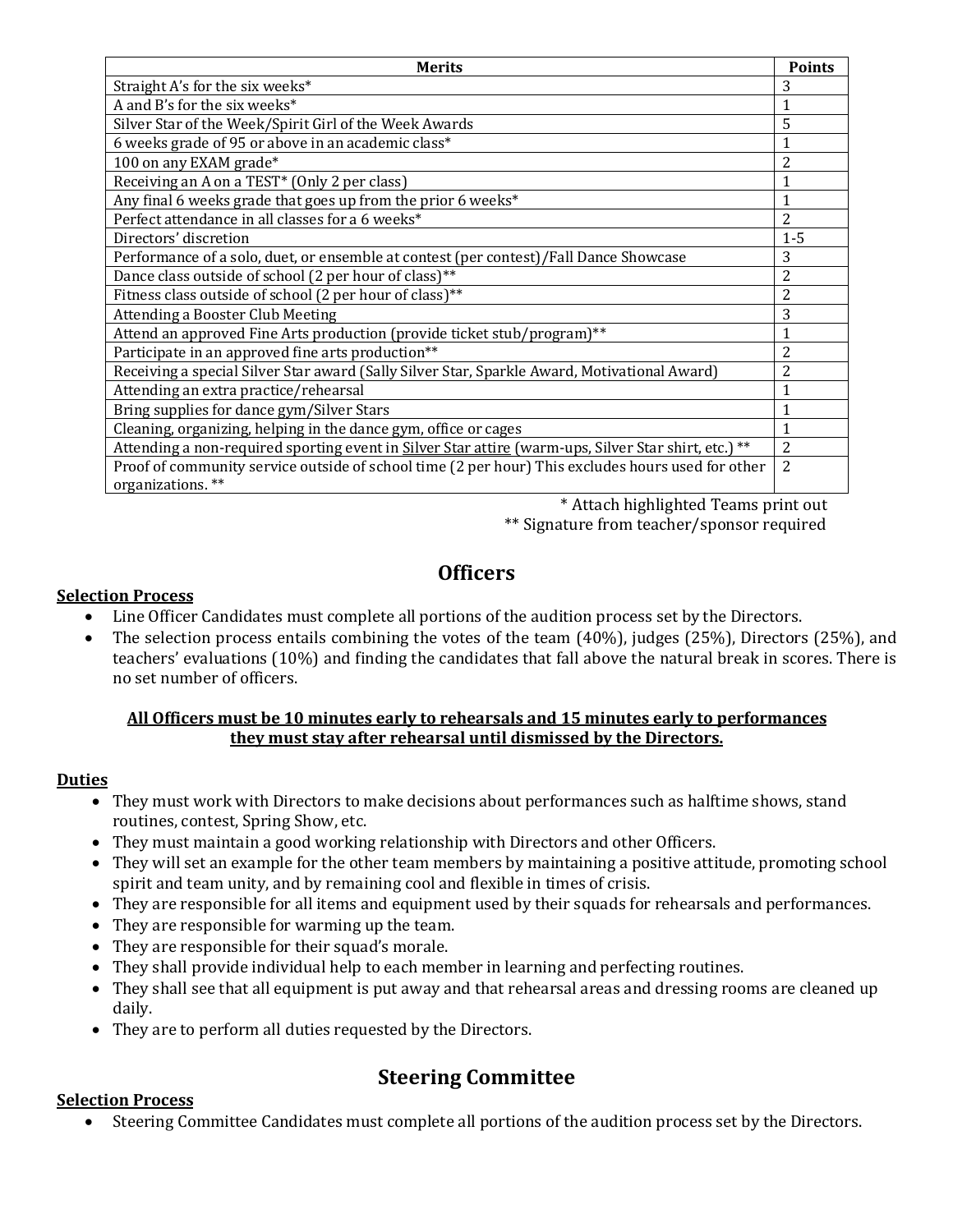• The selection process entails combining the votes of the team  $(40\%)$ , judges  $(25\%)$ , Directors  $(25\%)$ , and teachers' evaluations (10%) and finding the candidates that fall above the natural break in scores. There is no set number of Steering Committee Members.

## **Duties**

- Families
- Spirit Girl
- Social events including slumber parties, after-game get togethers, Holiday party, Banquet, etc.
- All motivational activities including contest countdowns, weekly activities, quotes of the day, motivational gifts to the team and Directors, appreciation gifts to teachers, parents, and administrators
- Calendar of activities
- Bulletin boards
- Pictures for publicity, scrapbooks, awards, slide shows, etc.,
- Notes all birthdays
- Press releases and posters for publicity
- The Steering Committee will help organize and produce the Spring Show and Banquet slide shows
- They will be in charge of coordinating, and organizing all Banquet details including awards, dinner, gifts, and other traditional ceremonies

## **Managers**

#### **Selection process:**

- Manager Candidates must complete all portions of the audition process set by the Directors.
- Managers are selected by the Directors.
- Managers must fulfill all the membership qualifications of the line except for the performance requirements.
- Managers will have the same privileges and responsibilities as the rest of the team.

## **Duties**

- Attend all rehearsals and performances
- Assist the Directors in all preparations for performances.
- Maintain and inventory all supplies, costumes, props, and uniforms.
- Managers are in charge of all taping and electronics.
- Managers will divide duties as needed to accomplish smooth operation of the organization.
- Managers will meet with the Directors weekly to determine the status of team operations.
- Managers will wear uniform approved by the Directors.
- Fundraising requirements for managers will be designated by the Directors.
- Managers are responsible for costumes and the extras bag.

## **Silver Star Uniforms**

All Uniforms purchased by the Silver Stars Organization are the property of James Bowie High School.

## **Field Uniforms**

- Uniforms are furnished by the District once every seven years. If more are needed than supplied, the team must fund-raise to purchase the extra items.
- $\bullet$  Uniforms are to be cleaned, maintained, and in good repair.
- Members will be responsible for their issued uniform, which will be turned in at the end of each year served.
- The entire field uniform must be returned in its original condition, all parts cleaned and repaired.
- If you damage or lose a piece of the uniform, it is your responsibility for pay for the replacement.
- Uniforms should always be worn in their entirety in public.

## **Practice Uniforms**

- Practice uniforms purchased by the individual are property of that individual.
- Practice uniforms will be determined yearly by the Directors.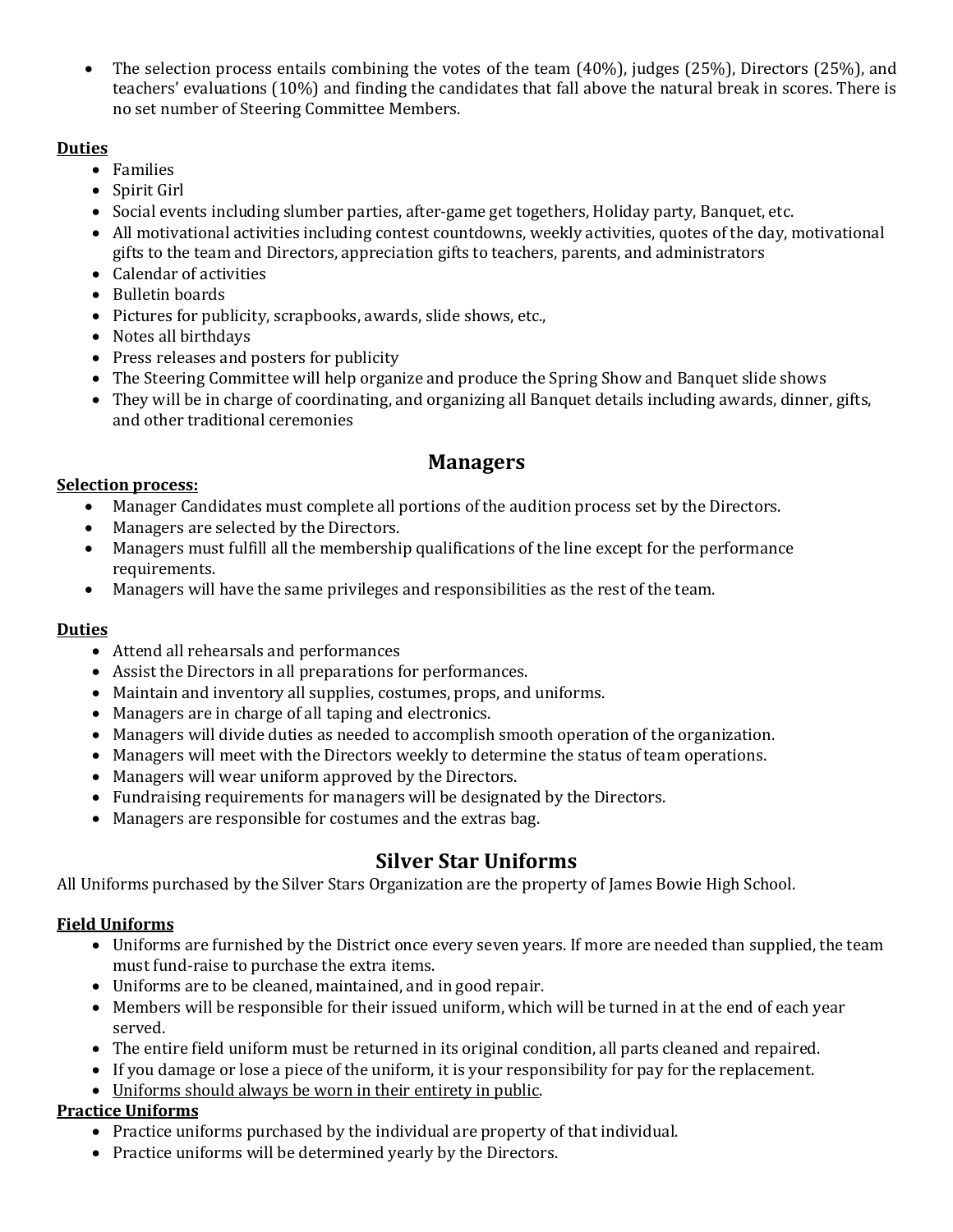- The required practice uniform must be worn at all times.
- Practice uniforms should be labeled with first and last names.

#### **Pep Rally Uniform**

- The pep rally uniform will be worn on game days and other special performance days.
- $\bullet$  Each member will receive a pep rally uniform designated by the Directors.

## **Silver Star Expenses**

There are three separate types of expenses for Silver Stars.

- 1. Uniforms– Required items that must be paid in full before the beginning of the school year.
- 2. Fairshare– Fundraised or paid throughout the school year. Due dates directly correlate with fundraising opportunities.
- 3. Team Trip– OPTIONAL additional expense. Fundraised or paid for on set trip payment schedule. (TBD)

## **Uniform Expenses**

- A tentative list of uniform requirements is outlined for each student at the time of Silver Stars Auditions (this list is subject to change based on availability from our suppliers).
- All prices for uniform pieces are estimates based on expenses incurred the year before.
- Items marked with asterisks on the tentative uniform list may be purchased at half price from members who are leaving the team at our annual Silver Stars "Garage Sale" (boots and hats sold by old team members must be inspected and approved by the Directors for sale).
- Uniforms pieces should be paid for in full before the school year begins.
- Silver Stars uniform expenses are non-refundable.

A payment plan is established that includes options for full payment or monthly payments. If any family is financially incapable of fulfilling the requirements for attire and equipment, parents should visit with the Directors to investigate opportunities for sponsorships and/or grants. There are several payment options for uniforms. You may pay in full for all items at the Silver Stars "Garage Sale" and "Merchandise Mall" or you may break payments into 2, 3, or 4 equal payments throughout the summer.

#### **Fairshare Expenses**

Fairshare payments are made to the Bowie Silver Stars for the purpose of team operations such as: contest entry fees, travel expenses, choreography expenses, bus rental, hotel rental, prop making or renting, costume buying/renting, Spring Show expenses, etc. Fair Share is due during the school year, as noted on the Silver Star Calendar via silverstars.org.

NOTE: The Directors create a budget for the Silver Stars each year based upon the number of participants and expenses incurred the year prior. The Fairshare must be paid IN FULL by the annual Spring Show date, unless arrangements have been made with the Directors. Any and all questions in regard to Fairshare, or any other financial matter, should be directed to the Directors.

## **If your student decides not to continue in the Silver Star program after the first two weeks of <u>school or is removed at ANY time during the school year, they are obligated to pay the full</u>** Fairshare amount for the entire vear.

It is the intention of the organization for each member to fundraise to pay for all fair share expenses.

- The Silver Stars Organization sponsors three fundraising events
- The Silver Stars Booster Club sponsors several fundraising events
- The Fair Share amount will be set at the beginning of the school year

#### **Optional Team Trip Expenses**

- The Silver Stars take an **optional** trip every other year.
- Trips will include a competition, masterclass, or performance opportunity.
- Trips must be *paid in full* before the trip is taken.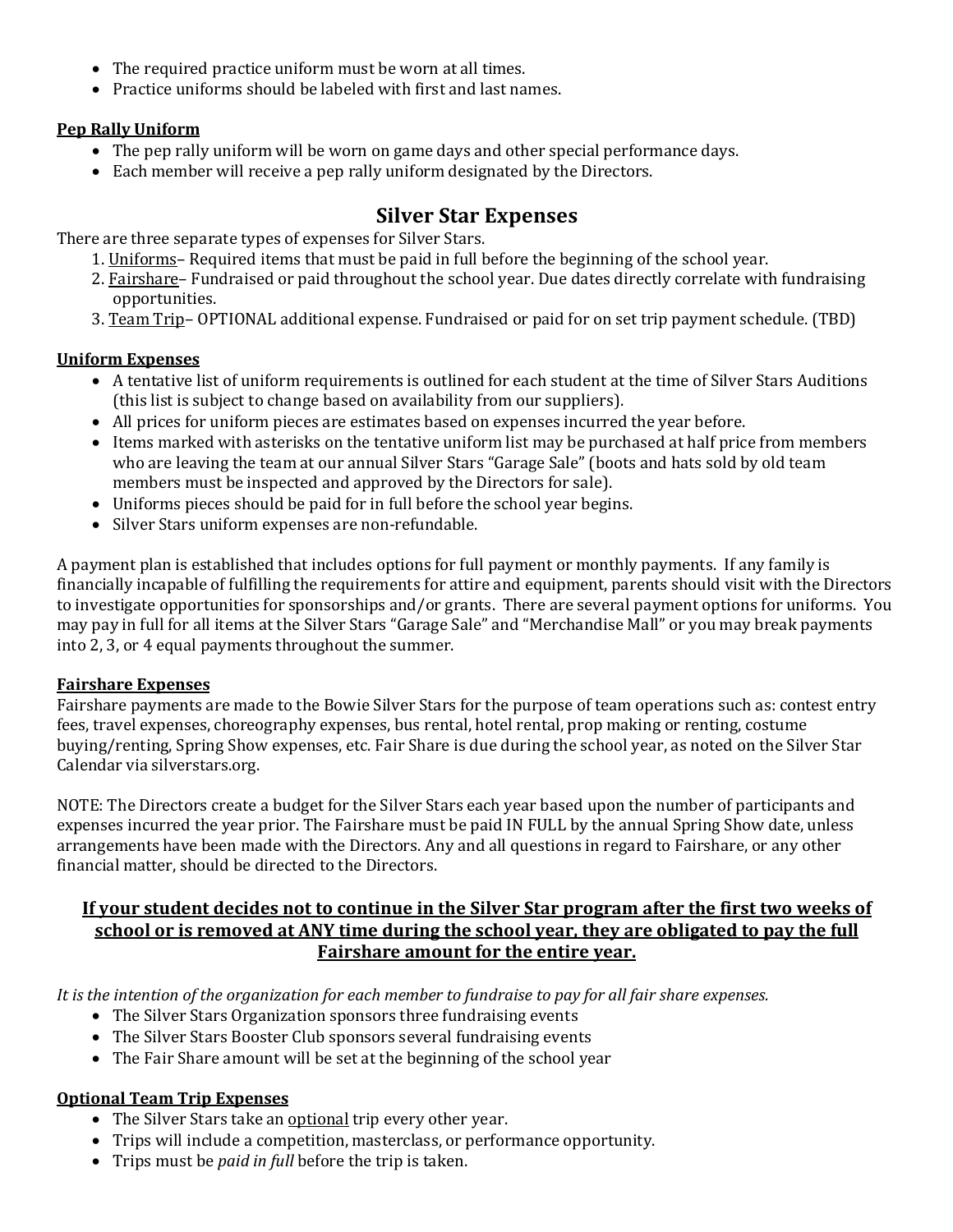• All uniform and Fair Share payments must be up to date before fundraised money can be used toward the trip.

## **Payments**

- All uniform, Fair Share and trip payment checks should be made payable to: Bowie Silver Stars.
- All checks should include the Silver Star's name and the purpose for payment on the memo line.
- All expenses paid to the Bowie Silver Stars should be turned into the Directors for deposit.
- Payments should be made on time.

## **Silver Stars Booster Association**

The Silver Star Booster Club is a 501c3 non-profit organization. Every parent, guardian or family members who has a child in Silver Stars is welcome to participate in the Booster Club. We highly encourage participates to pay the yearly membership as stated in the beginning of that particular year. Please note that scholarships will only be considered for active members as outlines in the scholarship guidelines. The purpose of this organization is to provide assistance to the Directors and the students with the support needed financially and strategically in order to make every year a success.

## **How Parents/Guardians Can Help**

## **At Home:**

- Request and complete all paperwork sent home.
- Show an interest in the routines and performance study of your Star.
- Teach them to be on-time for practices, performances, and shows.
- Make faithful attendance at all activities important.
- $\bullet$  Encourage taking dance outside of the school.
- Set an expectation for academic achievement.
- Check your email and the Silver Stars website for any and all information.

## **At School:**

- Pay Fair Share, uniforms fees, travel expenses, and any other debt to the Silver Star Organization in a timely manner.
- Encourage your Silver Star to notify the Directors if an absence or tardy is imminent, with explanation why.
- See that they adhere to all deadlines for payments, paperwork, and auditions.
- See that they keep up with classroom studies and make up any missed work.
- Discuss with the Directors anything that will help them understand how to better work with your child.
- Attend football games, competitions, recitals, and other performances whenever possible.
- Attend Silver Star Booster Meetings.
- Check Charms regularly for financial updates.
- Check Calendar for any updates to schedule.
- Volunteer with parent activities.

## **The Directors**

The constitution is subject to change at anytime due to Texas Education Agency rule changes.

If necessary, the Directors may alter rules in the constitution according to the situation. (EX: A member becomes ill at an out-of-town football game. The member will be allowed to be transported home with friends *after* contacting *the parent.*)

The Directors may be asked to make decisions about things not itemized in this constitution. In such cases, the Directors will follow the guidelines presented in the document to the extent possible. If at any time the Directors feel the need to alter any part of the constitution for the good of the organization, they may do so without prior notice or discussion. The Directors and administration will deal with any special situations that may arise and are not specifically addressed in this constitution on an individual basis. These decisions will be made in a manner that they feel best benefits the **ENTIRE** organization.